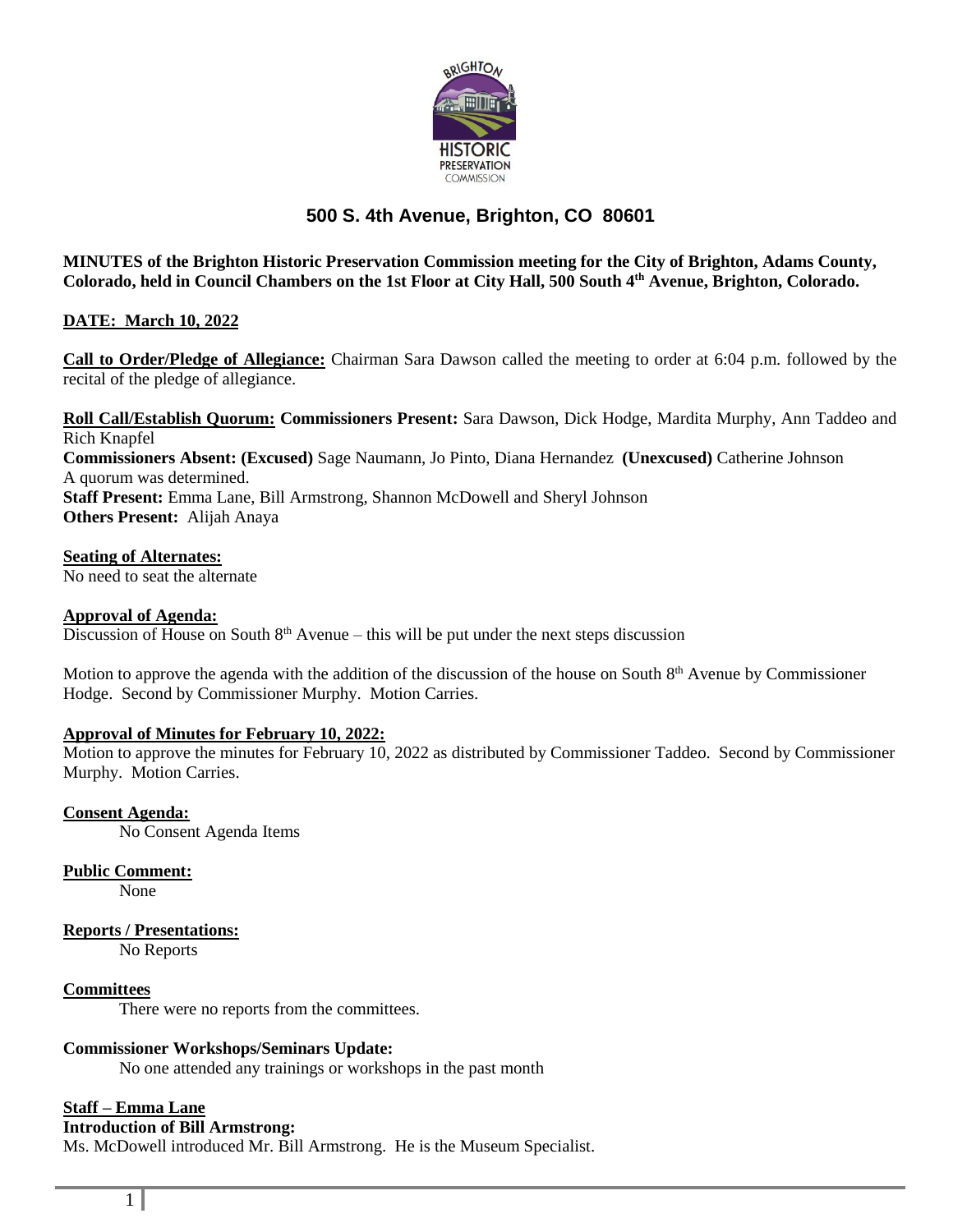Mr. Armstrong had been working with Ms. Schreck before she left. Mr. Armstrong would like to take the museum to a new level making it a State of the Museum. Mr. Armstrong has three decades of museum experience. He lives in Berthoud and is considered a professional in the museum industry. There has been a lot of forward movement with the museum and he would like to see more community involvement as there is still a lot of room for growth and enhancement. He would like to get more history of Brighton with collections and archives as well as tangible artifacts. There are a lot of newspapers and photographs already. All the pieces together would tell the story of Brighton. The museum has been approved as a Repository to the State. Mr. Armstrong is working with Shorty and Boots at the Hishinuma Farm in the chance that we would need to find emergency storage. The current exhibit is being finalized. Mr. Armstrong is looking for ways to leverage funding for grants in an effort to expand the museum and find a permanent home. He is examining long-term goals of the museum as well as current goals. Mr. Armstrong stated that there are six key factors:

- 1) Secure Storage
- 2) Oral Histories
- 3) Shop Space
- 4) Dedicated Classroom and Library Space with Wi-Fi
- 5) Adequate Gallery Space
- 6) Outside Interpretive Space i.e. Field Trip Space, Wedding, Parties

The soft opening for the new exhibit is March  $31<sup>st</sup>$  and the opening to the public is April  $1<sup>st</sup>$ .

Commissioner Taddeo said that she is a strong advocate for Historic Preservation and the museum. She would like to see the schools using the museum. Commissioner Hodge expressed that Brighton has the second oldest Boy Scout Troop in Colorado and would like to be able to preserve some of that history. He will check and see if he can get some of the information so that information or artifacts could be donated or lent to the museum. The Collections Committee was created to help with artifacts and stories for the museum and what should be kept over time.

## **Grants & Surveys:**

#### *Walnut Grove Addition Survey:*

Pinyon Environment is working on the survey and will need to do some research at the museum yet. They are planning to come to the May meeting and give the Commission an update.

#### *Pioneer Cemetery:*

Mr. Knapfel is still working on this project. He hopes to be able to present his findings at the April meeting.

## **Historic Properties and Referrals:**

#### *Brighton Depot:*

The plans for the new "original" sign in the 2019 replica on the south side of the building could not be located. Natalie at the Chamber of Commerce will get quotes on a sign and let the Commission know the cost.

#### *May is Historic Preservation Month:*

City Council will be recognizing Historic Preservation Month at the May 3<sup>rd</sup> meeting. Commission members should plan to attend this meeting.

#### **Museum Updates:**

New hours are being proposed for the museum. They would plan to have longer hours from June through Labor Day. The peak season is in the summer. There may be some consideration to having weekend hours. The staff would like to build up the volunteer core and be able to offer tour groups and schools in the wintertime. The winter hours would be used for planning and research with appointment times for visitors. Staff is also working on youth programming for Monday's when the students are out of school. The will work with the library for story time.

#### **Unfinished Business:**

#### *2022 Budget Update*

January and February expenses for 2022 have been updated. It was discussed to present the budget quarterly rather than monthly. The budget would be presented in April, July, October and January.

## **New Business:**

#### *State Repository Status*

The State Repository has been renewed by History Colorado. There are some things that we need to improve on though. There are a couple of changes to the collection policy that need to be made. They needed to know the consultant who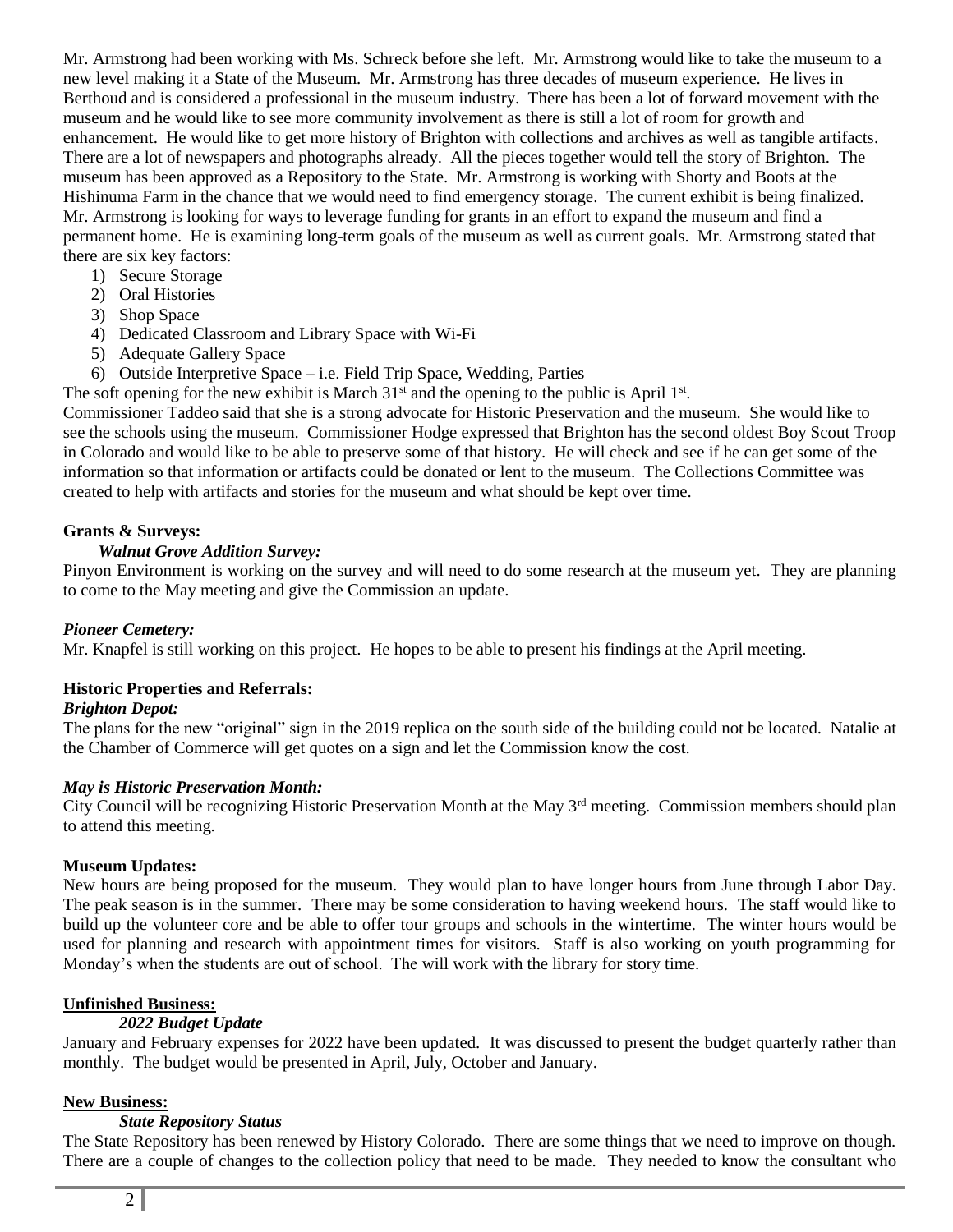helped with the collection policy which was Martorano Consultants. They suggested adding a line that all loans/transfers or deaccession-disposal issues follow the rules and procedures of the Office of the State Archaeologist for any State archaeology held-in-trust collections. An emergency plan should include a list of priority items or an area of the collections space that is of the highest priority. Lastly, there should be a backup of artifact inventory or catalog database off site or virtually. Staff will check with Past Perfect to see if our artifact information is backed up. Currently it appears that it is only partially backed up. The State Repository was renewed for another 5 years. Mr. Armstrong will look for a Cloud service that is offsite for backup.

### *Collections Management Policy*

Edits to the policy were made based on the recommendations from the State. The two changes will require a motion.

Motion to amend the Brighton Collections Management Policy with the consultant information of "Martorano Consultants LLC" in the Statement of Purpose and Mission Statement and to add in the Loan Policy Section item F which is "Any items deaccessioned or selected for disposal, will follow the office of the State Archaeologist standards for any items held-in-trust cooperatively with the State of Colorado" by Commissioner Taddeo. Second by Commissioner Murphy. Motion carries.

#### *Next Steps for Nomination*

Ms. Lane presented the OAHP 1403 Nomination Form to the Commission. The form identifies the property through geographic information, architectural description, architectural history, historical associations, significance and national register eligibility assessment. Once the information is filled out, the process of eligibility can move forward.

#### *Oral History Discussion*

Commissioner Hodge and Knapfel met with Zach and Linda in Communications about getting oral histories online. A clip could also be put on Facebook. It was discussed setting up blogs. The City YouTube channel could also be an option for longer videos. Permission needs to be obtained from whoever is being interviewed. The oral history would be treated as an artifact and kept until deaccessioned. Ms. McDowell will talk to IT about storage and space.

#### *Gala Discussion*

Chair Dawson stated that the cost to use the Armory will be \$300. She has reserved the Armory from  $5:00 - 11:00$  pm. The food would be an additional cost. The \$300 will come out of the donation account.

Motion by Commissioner Hodge to pay the \$300 for the Armory rental. Second by Commissioner by Murphy. Motion carries.

There are decorations over in the museum storage that can be gone through and used. It was discussed to have the attendees come dressed in whatever decade that they choose. The tables will be decorated in different decades. The Events Committee will be meeting to discuss the Gala in more detail. The Events Committee will come up with a list of invitees. Commissioner Taddeo suggested getting donations for the event. The Brick Award will be presented during the Gala.

## **Additional Comments:**

Commissioner Hodge brought up the labor strike at Kittama's over 50 years ago. There was a discussion of bringing the State Historic Museum to Brighton. The mobile museum is a way to bring other exhibits to Brighton. Ms. McDowell will contact History Colorado about this.

### **Adjournment**:

Motion to adjourn at 7:58 p.m. by Chair Dawson.

#### **Announcements:**

CLG Training Webinars –

- Evaluating Integrity in Historic Districts March  $16$ ,  $2022 12:00$  pm
- Preservation Loans April 20,  $2022 12:00$  pm
- Disaster Management Planning & Historic Districts May 18, 2022 12:00 pm

Other Events –

- State of the City March 29,  $2022 6:00$  pm at the Armory must RSVP
- Gala May 28, 2022 6:00 pm to 11:00 pm at the Armory
- Saving Places "On-the-Road: in San Luis, Colorado" Summer 2022